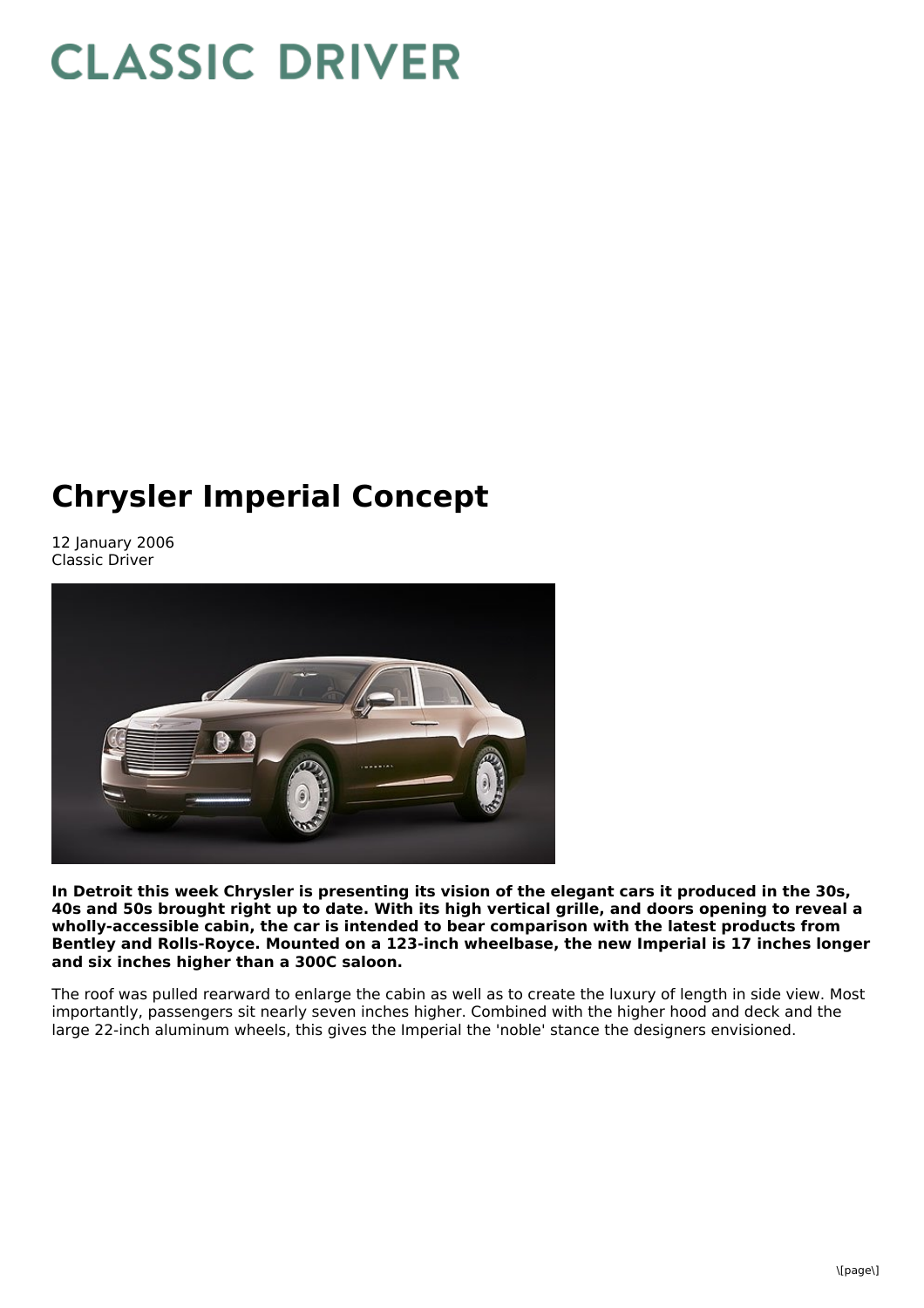

Hinged at the A and C-pillars, the wide doors can be flung open a la 'French doors' for a dignified entry and exit, revealing the absence of the customary B-pillar and permitting unfettered access to the entire interior. In contrast to the monochromatic 'Imperial Bronze' exterior, the high-contrast four-passenger cabin is twotoned in rich Bay Brown and buttery Birch Creme, inviting the viewer (the company states) into a 'world of supple leather and soft suede complemented by California burl wood and metallic-like accents rendered in a lustrous warm bronze'.



A simple touch pad with intuitive controls, mounted close-by on the suspended center console armrest, permits the driver to adjust settings for radio, climate and navigation functions. The driver air bag/horn pad is fixed, allowing the radio and cruise-control switches to remain settled in the same position regardless of the turning steering wheel. Two large circular pods bisect the floating wood-and-bronze instrument panel,and include sculpted gauges rendered in satin with polished aluminum bezels.